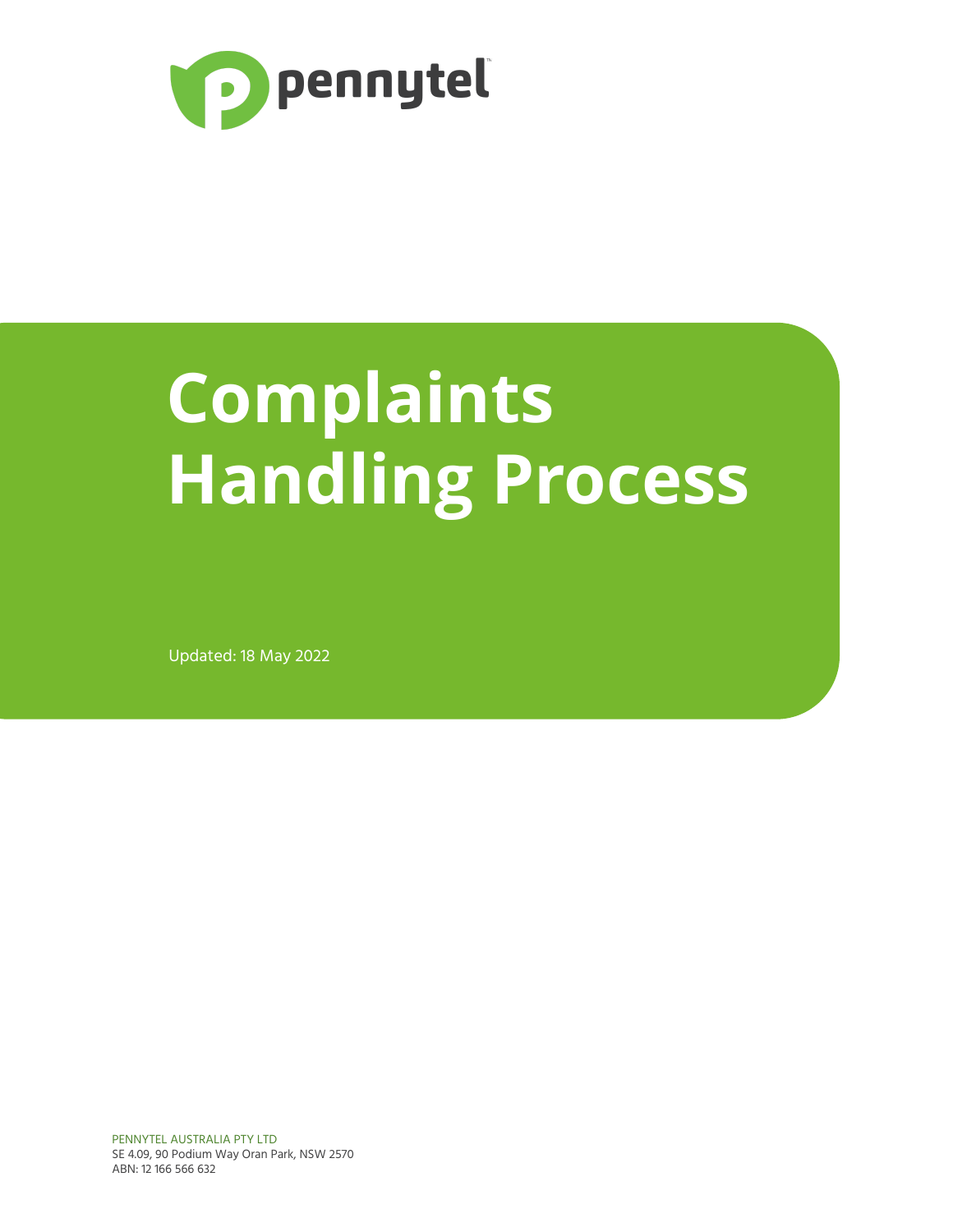

# 1. **Our principles**

We strive to personally and professionally demonstrate certain values in our actions. We are upfront, honest, transparent and responsive. We try to deliver on our commitments and we actively pursue improvements in our products, processes and services.

We appreciate that on occasion you may not be satisfied with the services you receive from us or the manner in which we manage your complaint. You have the right to make a complaint at any time and we are committed at all levels of the organisation to their efficient, fair and courteous resolution. If it is not clear to us that you wish to make a compliant, we will clarify this with you. We will not charge you for handling your complaint.

## 2. **How to make a complaint?**

If you wish to make a complaint, please contact us by using any of the methods identified below. **Online (email)**

| The easiest way is to submit via the online form on this page: Complaint Form |
|-------------------------------------------------------------------------------|
| <b>Phone</b>                                                                  |
| Call our friendly Customer Service Centre during office hours on:             |
| 1300 232 888                                                                  |
| <b>Post</b>                                                                   |
| Send us mail:                                                                 |
| Attention: Pennytel Complaints Department                                     |
| <b>PO Box 849 Narellan</b>                                                    |
| <b>NSW 2570 Australia</b>                                                     |

#### **Assistance**

We will help you with formulating, lodging and progressing your complaint if you request assistance with this. If you have any special needs or a disability, such as a hearing or speech impairment, you can contact us by using the National Relay Service [\(https://internet](https://internet-relay.nrscall.gov.au/)[relay.nrscall.gov.au](https://internet-relay.nrscall.gov.au/)). If you come from a non-English speaking background you can contact us using a language interpretation service, although you may incur fees in engaging a third party to assist you. If you have other specific concerns (such as financial hardship) please let us know when you contact us so we can determine how to best deal with your complaint.

You can also appoint an Authorised Representative to make a complaint and communicate with us on your behalf. For help with how to appoint an Authorised Representative, please go to [Authorised](https://pennytel.com.au/faq/account/how-do-i-add-an-authorised-representative) [Representatives.](https://pennytel.com.au/faq/account/how-do-i-add-an-authorised-representative) We will need your express permission to be able to discuss specifics of your complaint and other matters relating to your account with your Authorised Representative.

# 3. **What we will do**

#### A. Acknowledge your complaint

We will acknowledge your complaint immediately if you lodge your complaint over the phone, and within 2 working days if you lodge your complaint through any other channel including where you left a voice message (e.g. outside our office hours).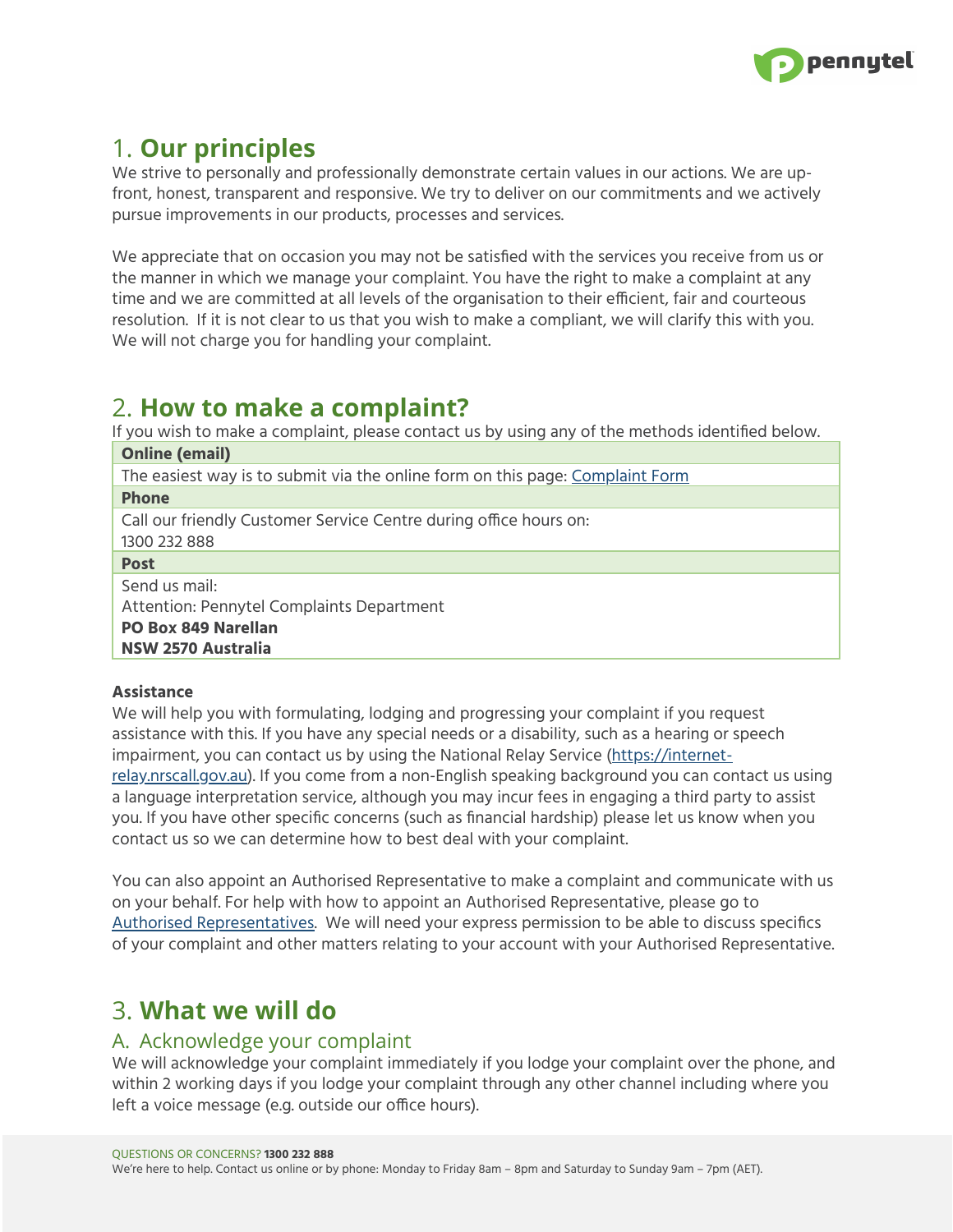

When we acknowledge your complaint, we will give you a unique reference number or other identifier to enable you to easily follow up and monitor the progress of your complaint. We will also give you an indicative timeframe for resolving your complaint. You can follow up on your complaint by calling us or alternatively responding to an email we may send you which contains your complaint reference number.

### B. Prioritising your complaint

Once your complaint is received, it will be categorised and prioritised according to the type of complaint, as follows:

| <b>Type of Complaint</b>                                                     | <b>Priority Level</b> |
|------------------------------------------------------------------------------|-----------------------|
| <b>Urgent Complaints</b>                                                     |                       |
| Faults (unless an urgent complaint)                                          |                       |
| Credit Management or Financial Hardship matters (unless an urgent complaint) |                       |
| Setup and Service Connection/Disconnection (unless an urgent complaint)      |                       |
| <b>Customer Service</b>                                                      | 3                     |
| <b>Billing and Payments</b>                                                  |                       |
| Contracts                                                                    |                       |

#### C. Resolving your complaint

Our goal is always to resolve your complaint during your first contact with us. Sometimes this is not possible and we need to investigate the matter. The steps below relate to non-urgent complaints. For urgent complaints please see section D.

Where further investigation is required, we will respond to you with a proposed resolution of your complaint within 15 working days' of receiving your complaint. We will advise you in writing of any proposed resolution, within 5 working days of receiving a request from you to do this.

We will resolve complaints about alleged billing errors no later than the end of the billing period immediately following your current billing period. Occasionally it may take longer than 15 working days to investigate your complaint and if we think this will occur, we will within that period explain why there is a delay and give you a new expected timeframe. If the delay is expected to be more than 10 working days (and is not the result of a Mass Service Disruption) we will also inform you about your options for external dispute resolution.

Once we agree with you on how to resolve your complaint, we will implement the actions required within 10 working days unless you agree otherwise, or unless you have not done something that we needed you to do to resolve your complaint and we cannot proceed because of this.

We will confirm your complaint has been resolved as soon as practicable after we complete our investigation or within 5 working days of receiving a request from you. We will advise you by either telephone, email or a letter.

## D. What if your complaint is urgent?

Your complaint will be treated as urgent if:

∙ you have applied for financial hardship support under our Financial [Hardship](https://pennytel.com.au/legal/) Policy and the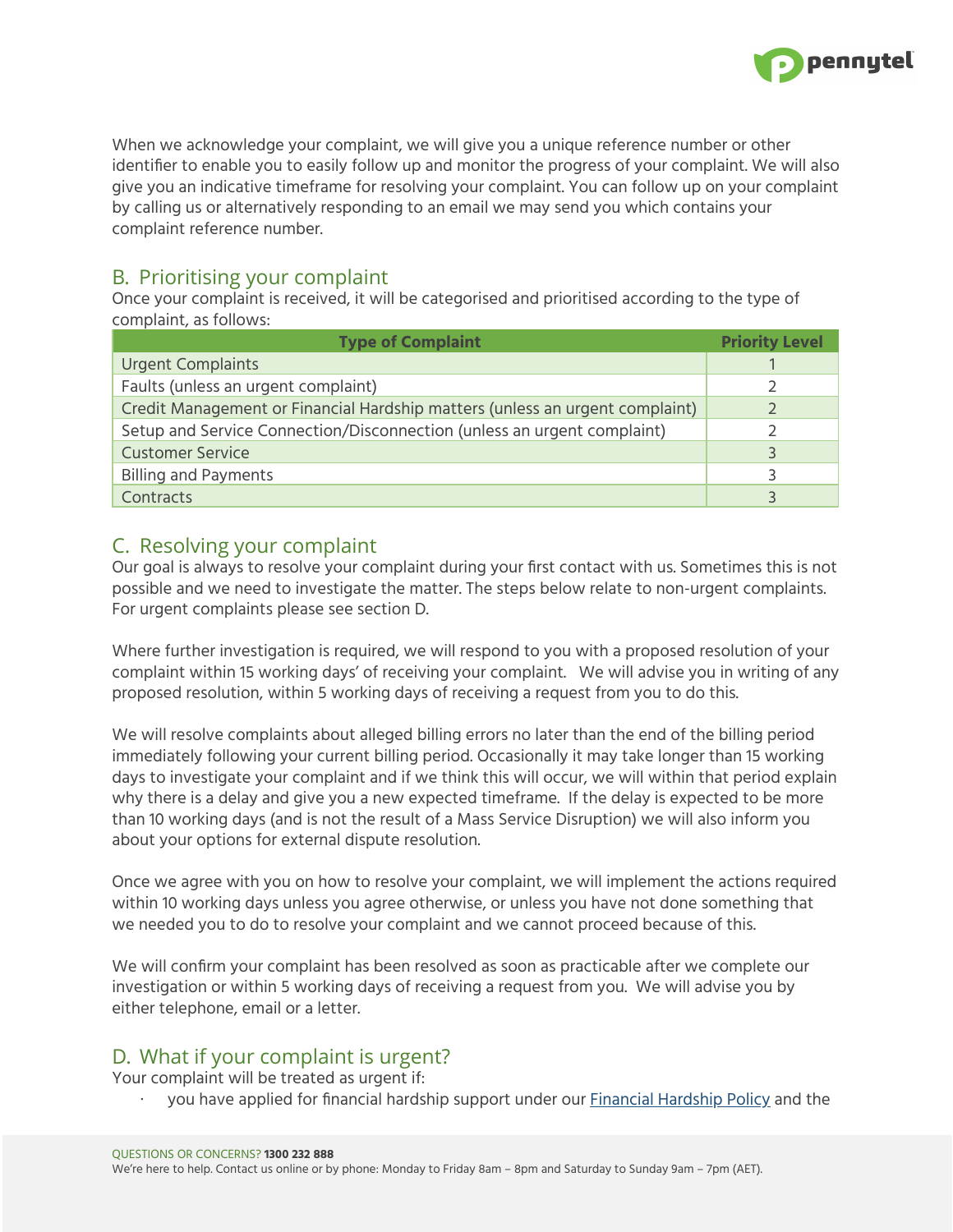

issue you are complaining about directly relates to the Financial Hardship you are experiencing; or

∙ your service has been disconnected or is about to be disconnected and we have not followed due process regarding the disconnection of your service.

If the complaint is classified as an urgent complaint we will advise you of a proposed resolution, and if you accept the proposed resolution, implement that resolution, within 2 working days of receiving the complaint.

If we think we will not be able to resolve your urgent complaint within 2 working days, we will within that time explain why there is a delay and give you a new expected timeframe. If the delay is expected to be more than 10 working days (and is not the result of a Mass Service Disruption) we will also inform you about your options for external dispute resolution.

#### E. Escalation

If our customer service representative is unable to resolve your complaint, they may escalate it to a customer service team leader, a case manager in our specialised teams or next level of management of the team.

If you reasonably request us, we will escalate your complaint.

If a complaint is escalated, a service team leader, case manager or other manager will review the complaint, the investigation conducted to date and consider whether alternative resolutions can be proposed. They will respond to your complaint within 10 working days of it being escalated to them.

#### F. Closing a complaint

We will only close your complaint or your urgent complaint:

- a) with your consent; or
- b) if you advised us you are not satisfied with the progress or resolution of your complaint and we have provided you with information on external dispute resolution; or
- c) if we determined your complaint is vexatious or frivolous and we have provided you with information on external dispute resolution; or
- d) if we were unable to make contact with you and we have written to you informing you of our unsuccessful contact attempts and invited you to contact us to discuss the complaint within not less than 10 working days.

## 4. **If you are unhappy with our efforts**

Where you tell us you are dissatisfied with the response times that apply to the handling or management of your complaint or want your complaint to be assessed and treated as urgent, we will, within 5 working days (or 2 working days for urgent complaints), inform you of our internal prioritisation process, internal escalation process and options for external dispute resolution.

Where you tell us you are dissatisfied with the progress or resolution of your complaint or ask us about options to pursue a complaint further, we will advise you about our internal escalation